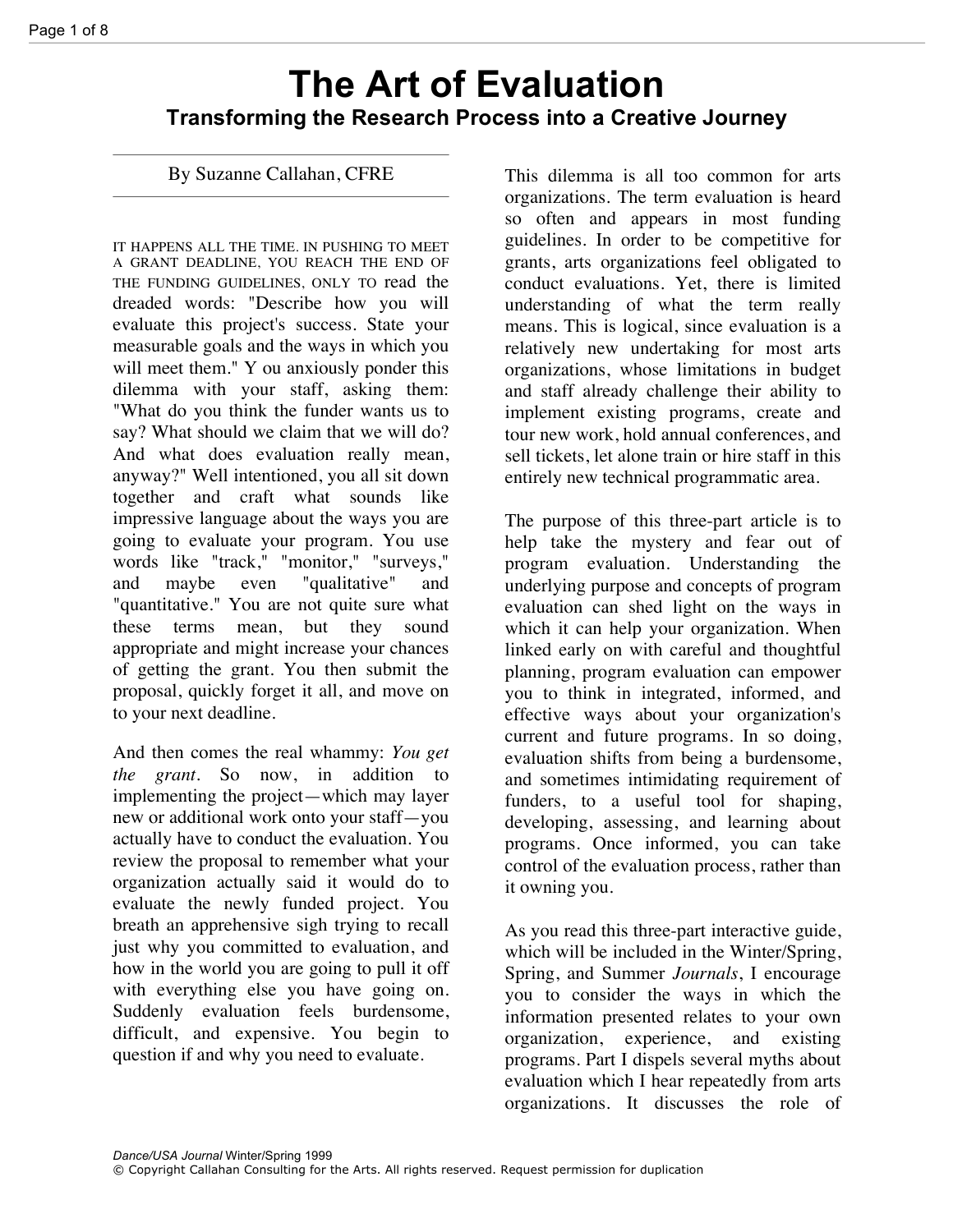planning as an integral part of evaluation, and the multiple uses of evaluation; and provides guidance on beginning to plan and budget for an evaluation and selecting outside consultants. In the sidebars you will find resources for further study, and a guide for selecting outside assistance with your evaluation. Part II, which will appear in the next *Journal*, provides an overview of planning and designing evaluations, including formulating basic research questions. It explains the technical aspects and terminology that one often hears in discussions about evaluation. Part III, which will appear in the Summer *Journal*, will talk about analyzing and reporting the findings from an evaluation. It will also include the perspectives of select funders and address anxieties that sometimes occur, such as reporting unexpected findings to staff, Board and funders.

# **1. Dispelling Some Myths about Program Evaluation**

In discussions with practitioners in the arts field, I have heard a number of misconceptions about evaluation. Because grasping what evaluation *is* involves understanding what it is *not,* first let's dispel several commonly believed myths.

**Myth 1. The purpose of program evaluation is really to satisfy funders. Its main function is to justify grants and generate final reports at the end of grant periods. Arts organizations should try to determine what funders want and promise to deliver it.**

While this is partially true, adhering to this belief limits the usefulness and relevance of evaluation. It is true that evaluations can provide great content and justification for fundraising. Reporting back to funders about the impact and activities that their funding supported lets them—as well as you—know that their money was well-spent. However, program evaluation should serve as a complementary, ongoing tool to monitor and improve programs. Beginning the evaluation process at the end of the cycle limits its usefulness, and decreases its potential for improving programs:

*Evaluation, to be practical and worth its cost, should not only assess program results but also identify ways to improve the program evaluated … When program evaluation is used only for external accountability purposes and does not help managers improve their programs, the results are often not worth the cost of the evaluation*.

> —Wholey, Hatry, and Newcomer, editors Handbook of Practical Program Evaluation

First and foremost, program evaluation goes hand in hand with planning, and staff should integrate both processes as ongoing functions*.* Arts organizations sometimes misinterpret this basic premise: a useful program evaluation relates directly to your mission, goals, and programs and measures your success. As discussed in section three, effective evaluations serve multiple functions and can address and improve numerous aspects of programs including marketing, personnel, and program design.

**Myth 2. Program Evaluation is easy and can be conducted solely by staff.**

#### **Myth 3. Program Evaluation is difficult, costly and can only be done by experts.**

The real truth lies about halfway in between these two statements. It is desirable, even mandatory, for staff to integrate evaluation as part of their planning and workload, but there are limitations to what can be done internally without the help of expert, trained assistance. Section four of this article distinguishes between in-house versus external evaluations and when and how to secure outside assistance.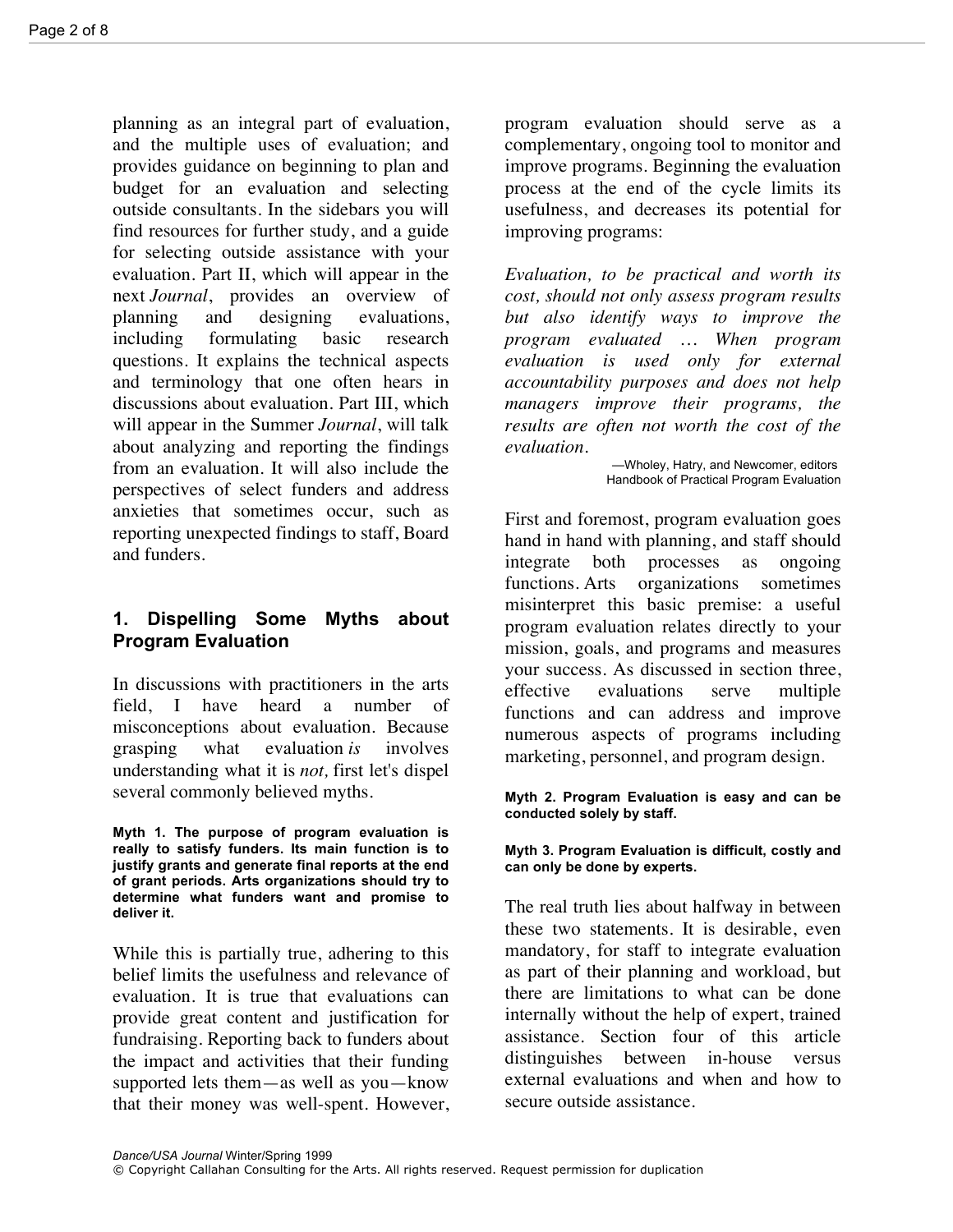# **2. The Vital Role of Planning in Ensuring the Evaluation's Success**

*The time to think about evaluation is at the inception of a program, not at its end. The key is to continually ask and answer all important questions at the beginning and throughout your program process (which can mean at the inception of the program, or a new school year [season], or a new program cycle.) The way to choose an important question is to ask yourself, "What will we know from answering this question that we don't know now, and how will we use this information to make important decisions?" These key questions are answered on an ongoing basis so that every month or every quarter you have new information on how well you are doing versus how well you had hoped to do. Then you can make the adjustments necessary to continue your journey.*

—Allison Fine, Executive Director, Innovation Network NIDR Forum, 1997

Making decisions early on about how to evaluate a program and integrating it as an ongoing process provides effective tools to monitor progress. When combined with thoughtful planning, program evaluation provides a process for an arts organization to articulate and value its programs. As a staff or Board member, it allows you to realize the difference that your investment makes to your artists, constituents, and community, as well as to funders. If you are investing in creating and implementing a program, what do you wish to get out of it? Arts organizations should strive to design and conduct evaluations that provide relevant information that benefits their staff, programs, and constituents, and that informs and influences progress.

Your organization invests extensive human and other resources in its operations. Consider the range of resources, or **inputs**, involved in programs. Planning and developing programs involves artistic directors, curators, Board members and other staff. Creating new work involves choreographers, composers, performers, designers, and technical staff. Acquiring funding requires the time and resources of development staff to research, plan, approach, and report to funders. The finance staff develops and monitors budgets, the marketing staff reaches new and existing audiences, and the education staff plans and develops outreach activities. Then, there is overhead and equipment, and Board time. Add in other artists and community partners, and freelance assistance with writing, graphics, production, and other areas. What about the interns—who finds and supervises them? Considering the extent and cost of all these inputs, wouldn't it be helpful to know what a difference your programs make, and ways you might improve them, for all involved?

In planning and evaluation, having active involvement from each group of **stakeholders**—or those that have a stake, or vested interest—helps to ensure the program's success. Stakeholders include some or all of the groups described above, depending on the project. Having their active involvement ensures that your planning is relevant to the people on whom your program depends, and increases their sense of ownership in your effort.

*It is vital to the success of your effort that your program be demand driven. You must have the input of the people who are most affected by your outputs at the table—not in the back of your mind and not in the back room, but physically around the same table as your Board members, volunteers, and staff. In particular, you must plan with the*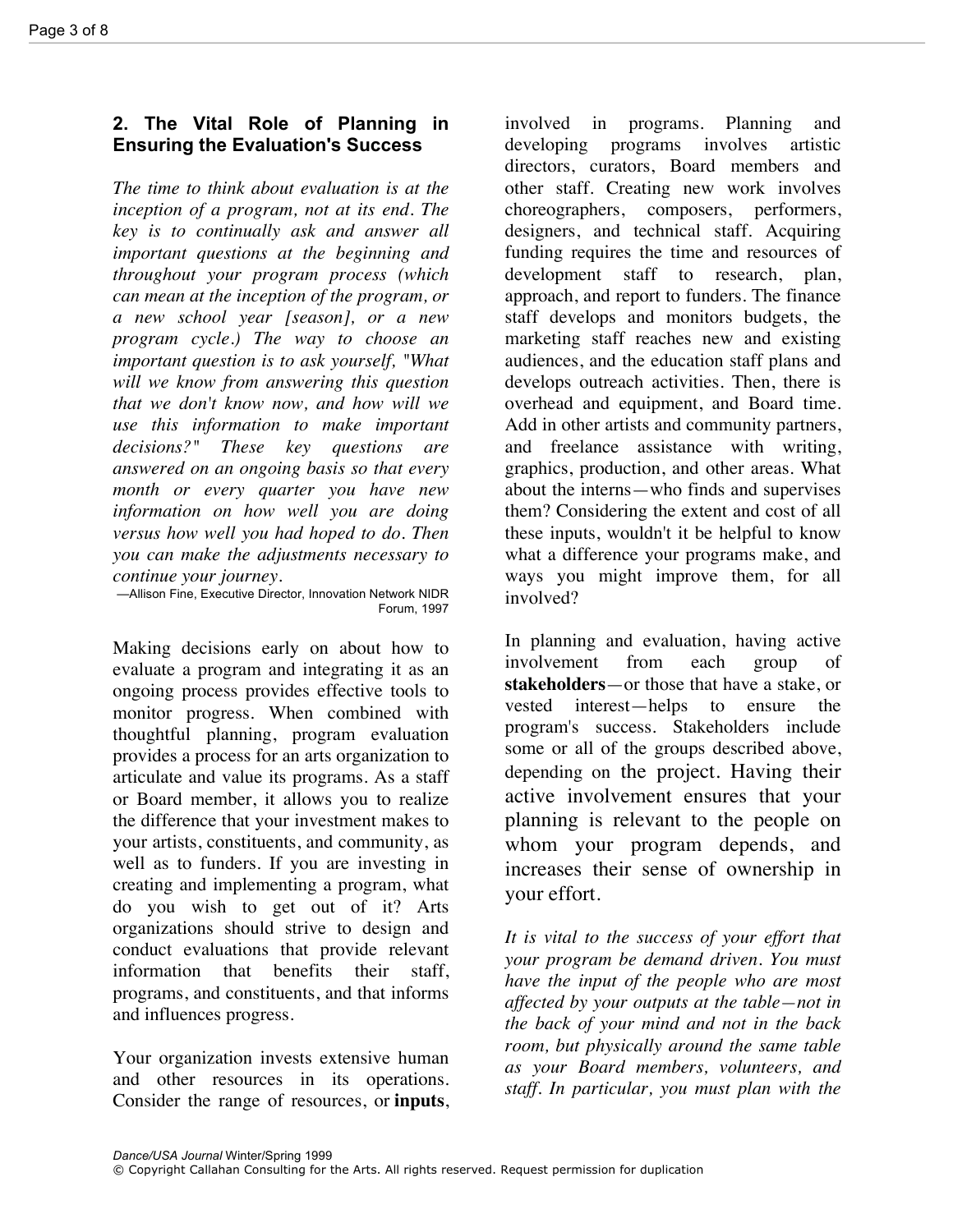*development people and program people working in concert (I know that in many small organizations these are one in the same people—but in this case don't forget to use both sides of your brain).*

—Allison Fine, Executive Director, Innovation Network NIDR Forum, 1997

#### **3. The Multiple Uses of Evaluation**

There's an added benefit in evaluating early on and throughout a program's life cycle. Since evaluating programs prompts arts organizations to obtain information that they otherwise would not seek, often the research and findings can—and should—overlap with other areas such as marketing, audience development, and partnership building. As part of its planning and evaluation process for the Lila Wallace-Readers Digest Fund Audiences for the Performing Arts Network (APAN), the Washington Performing Arts Society conducted focus groups and surveys of its audience members. While this research fulfilled planning / evaluation requirements, it also provided WPAS with new information that informed program design.

**Audience Development.** WPAS found that audiences desire more information about artists and art forms prior to and during events. Staff used this information to create a new education/marketing publication, *Insights*, which is distributed in advance of and at performances in order to educate audiences—so far the response has been positive, including feedback from the artists themselves.

**Market Research.** Evaluations may require audience surveys. Gathering information about demographics and performance habits can inform marketing plans. For WPAS, the focus groups provided information about audiences' behavior patterns and the factors

that encourage them to, and discourage them from, attending performances.

**Partnership Building.** When working in partnership with other organizations, the evaluation process can help arts organizations to collectively determine their strengths and weaknesses. Out of their APAN evaluation, WPAS and its partners<sup>1</sup> developed a frank and thoughtful list of Best Practices for Successful Collaborations which it has shared with other presenters and funders. This list constructively presents successes and also lessons learned throughout the collaborative process. The value of this tool is that it was developed from those most directly involved in the partnership, and who will continue working together in the future.

**Impact of Programs on Constituents and Staff.** Finally, staff can utilize evaluation to assess and document the importance and impact of the work they do every day. In its focus groups, WPAS learned that audience members appreciated seeing their staff at performances, and remember the efforts on the part of staff to exchange tickets and respond to phone calls. In addition, hearing from constituents that a new program truly made a difference can motivate staff's job performance. In evaluating another WPAS program called *Tappin' Tigers,* a new inschool tap dance residency,

we extensively interviewed students, parents, teachers, and artists involved, and gathered a wealth of surprising evidence. Not only had students learned tap dance and history, but this new program had improved children's discipline, their behavior at home,

 $<sup>1</sup>$  The APAN grant was awarded to WPAS, who is working</sup> with eight local partners: the Dance Place, Freestyle Union, George Washington University's Lisner Auditorium, GALA Hispanic Theatre, Howard University, Liz Lerman Dance Exchange, the Smithsonian Institution's Museum of African American Culture, and Woolly Mammoth Theater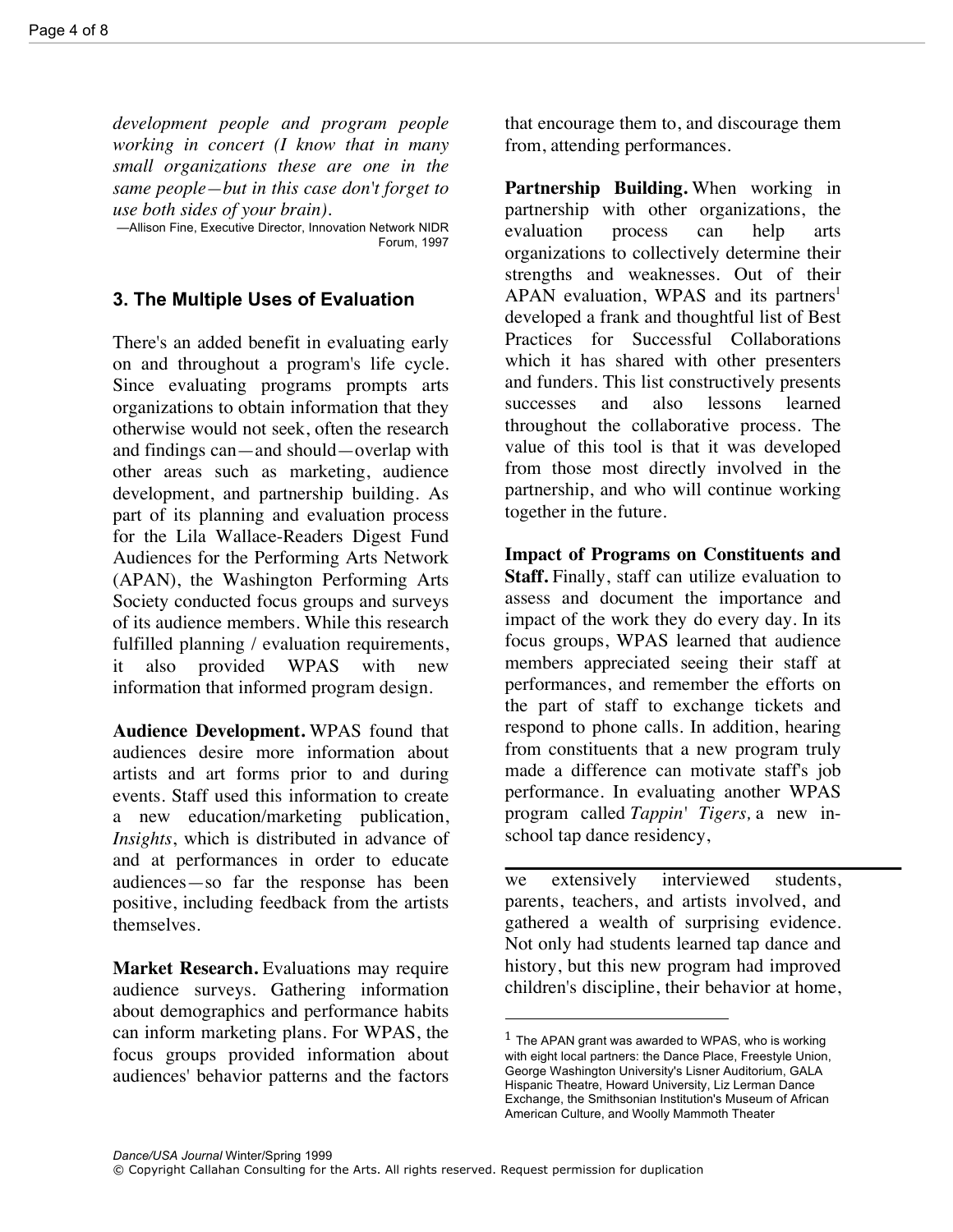and their academic participation. The program also fostered a wonderful sense of belonging to a special group, of being a "star." One boy is now known as (tap dance virtuoso) "Savion" at his local barbershop, and a parent said that she had "never seen her child's eyes light up like this before." Having this kind of detailed feedback was useful to the education staff, who said that "we can do our jobs every day and assume things are going okay, but having this kind of information makes us realize that we are successful in ways that we otherwise would not know."

# **4. Beginning the Evaluation Process**

**Understanding Internal versus External Evaluation.** It is important to distinguish between the kinds of evaluations that can be completed internally by staff versus those that require expert assistance, for the type of evaluation undertaken affects both your organizational capacity and budget. In cases where organizations lack the time or resources to design formal studies, conducting a limited survey of members, staff, or audiences may prove helpful. Interns can help collect and record the data as long as staff carefully trains them and supervises the process. Holding individual or group interviews with your administrative staff or performers at the end of a season can help to clarify what went well and what didn't. Conducting such research will produce information to inform and improve your operations. Staff can decide upon some basic questions and gather useful information that supports or tests assumptions about its programs. In fact, Kim Chan, director of dance and new performance at WPAS, created the abovementioned Best Practices from asking questions of APAN partners and encouraging a useful, ongoing dialogue for

all who participated in the partnership, as based on their individual and collective experience. It did not require an expensive survey or computer analysis, but it clearly required commitment, motivation, and openness on the part of staff to examine and improve their working relationships.

However, the caveat for smaller, in-house studies is that they cannot be used to draw substantial conclusions or make major decisions, because the research is too limited in scope and sophistication. At a given point, program evaluation requires expert assistance to ensure that its design, methodology, data collection and analysis are sound and valid. This is particularly true in instances where organizations are considering changing their policies or budget priorities based on the results of the evaluation. The validity of large-scale evaluations hinges on an empirical process of asking the right questions of the right people, of analyzing the information using scientifically valid procedures, and generating useful, clear reports that are tailored for the reader(s) who will rely on them for decision-making and policy development. Such a process requires a firm grounding in research methodology and statistical analysis.

**The Drawbacks of Limited Research.** The most common problem that occurs in evaluation, particularly for the novice or under-skilled researcher, is the tendency to draw conclusions, and recommend or make changes, too quickly and easily based on limited information. Once a bit of research has been done, there is a tendency for those involved in the study to feel "smart" and "insightful." This can be a dangerous place because one risks the possibility of drawing conclusions, and recommending changes that held true for a limited sample of participants studied, but not for the entire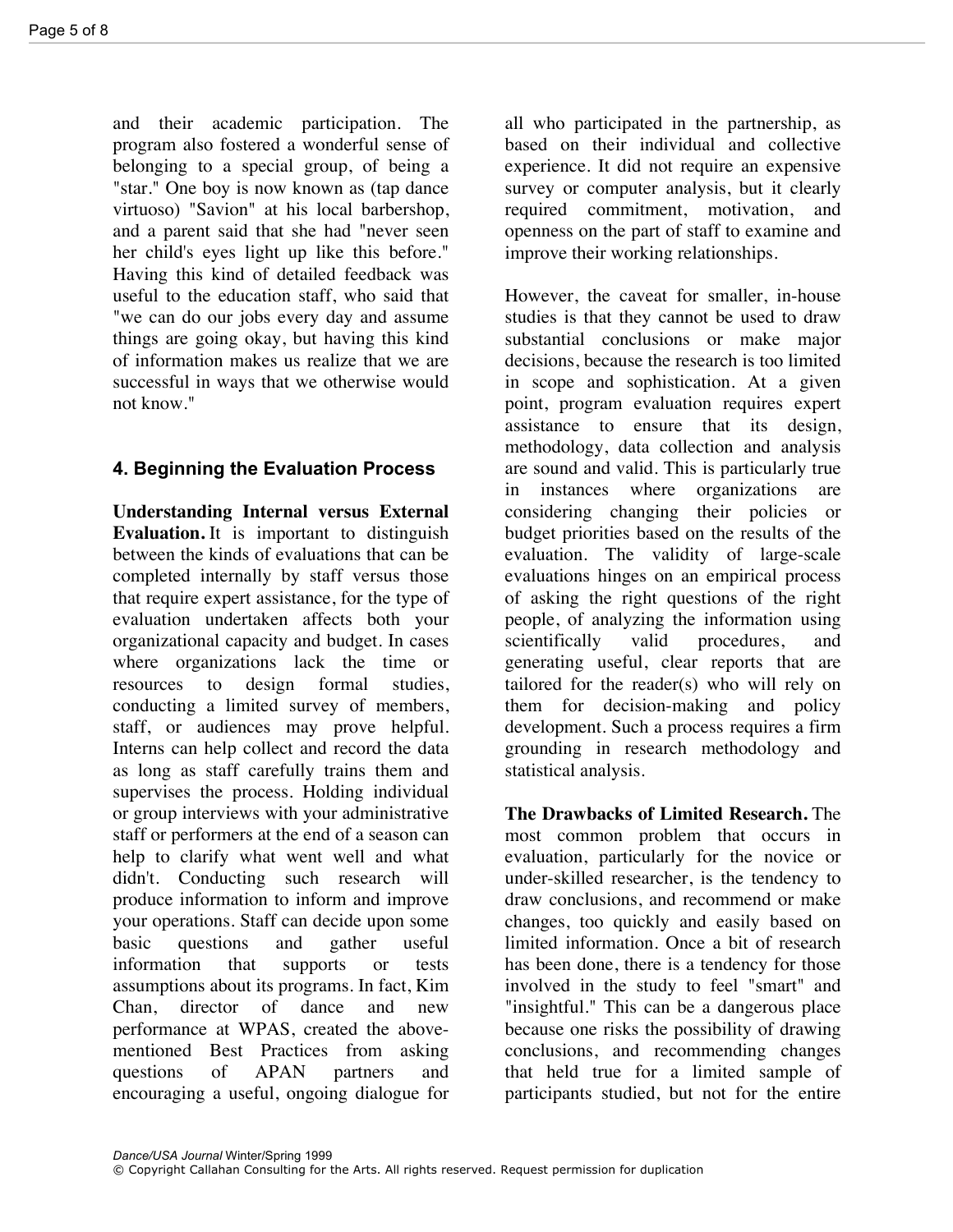population of those served by your program. The bottom line is, in considering organizational or policy change, if you base a decision on an incorrect conclusion from an evaluation, what might it cost your organization?

**Selecting Outside Assistance.** Since Part I of this article provides an overview of a complex topic of program evaluation, it may leave the reader with numerous questions about selecting consultants that can design effective evaluations. When considering consultant assistance, it is crucial to select someone who is trained in research methods, statistics, and quantitative and qualitative analysis.

To aid in this process, a list of questions to ask potential consultants, along with guidelines for responses, appears below. In addition, you may seek guidance from local universities that provide academic training in evaluation within their programs in public administration or management. Professors can serve as excellent resources and may even assist with identifying graduate students with the necessary skills. If your organization plans to conduct evaluation on an ongoing basis, you may consider providing training for a staff member in research methods and statistics, so that a significant amount of the work could be done internally.

# **Questions to Ask When Selecting Consultants for Evaluation\***

In selecting outside consultants, it is imperative to obtain qualified, expert assistance. The following questions can serve as a guide in assessing their skill level and compatibility.

| What is the consultant's formal training in research<br>methods, statistics, and quantitative and qualitative<br>analysis? | Consultant should have attended a formal program through a university or other<br>training institute. Can the evaluator determine and conduct appropriate<br>statistics? Does the evaluator understand research methods?                                                 |
|----------------------------------------------------------------------------------------------------------------------------|--------------------------------------------------------------------------------------------------------------------------------------------------------------------------------------------------------------------------------------------------------------------------|
| What is the consultant's experience in conducting<br>arts-related evaluations and working with arts<br>organizations?      | Can the evaluator translate program needs into evaluation questions? Does the<br>evaluator understand programs in the arts field?                                                                                                                                        |
| What is the consultant's working style?                                                                                    | Candidate's style should feel comfortable to you. Is the evaluator sensitive to<br>your needs for information? Do you feel good about the way you and the<br>evaluator communicate? Does the evaluator give you options and let you make<br>the final decision?          |
| Can the consultant furnish examples of past<br>evaluations?                                                                | Yes. Candidate should provide a final report from another evaluation. Are<br>evaluation reports understandable and professional looking?                                                                                                                                 |
| Can the consultant furnish references from past<br>clients?                                                                | Be sure to call at least two of them. Do past clients speak highly of the<br>evaluator? Would past clients use the evaluator again? Does the evaluator<br>deliver products and services on time and within budget?                                                       |
| Does consultant have experience working in a<br>statistical software such as SPSS or SAS?                                  | Candidate should have first-hand experience with a statistical software package.<br>Be careful of those who subcontract this function, as it may indicate limits in<br>their understanding of statistical analysis, which is a critical part of the research<br>process. |
| In past evaluations the evaluation conducted, how<br>did the consultant control for non-response bias?                     | The candidate should suggest measures where they went out of their way to<br>reach respondents who did not initially volunteer to participate in the study.                                                                                                              |

*\* Incorporates questions from SPEC Associates, Detroit, Michigan*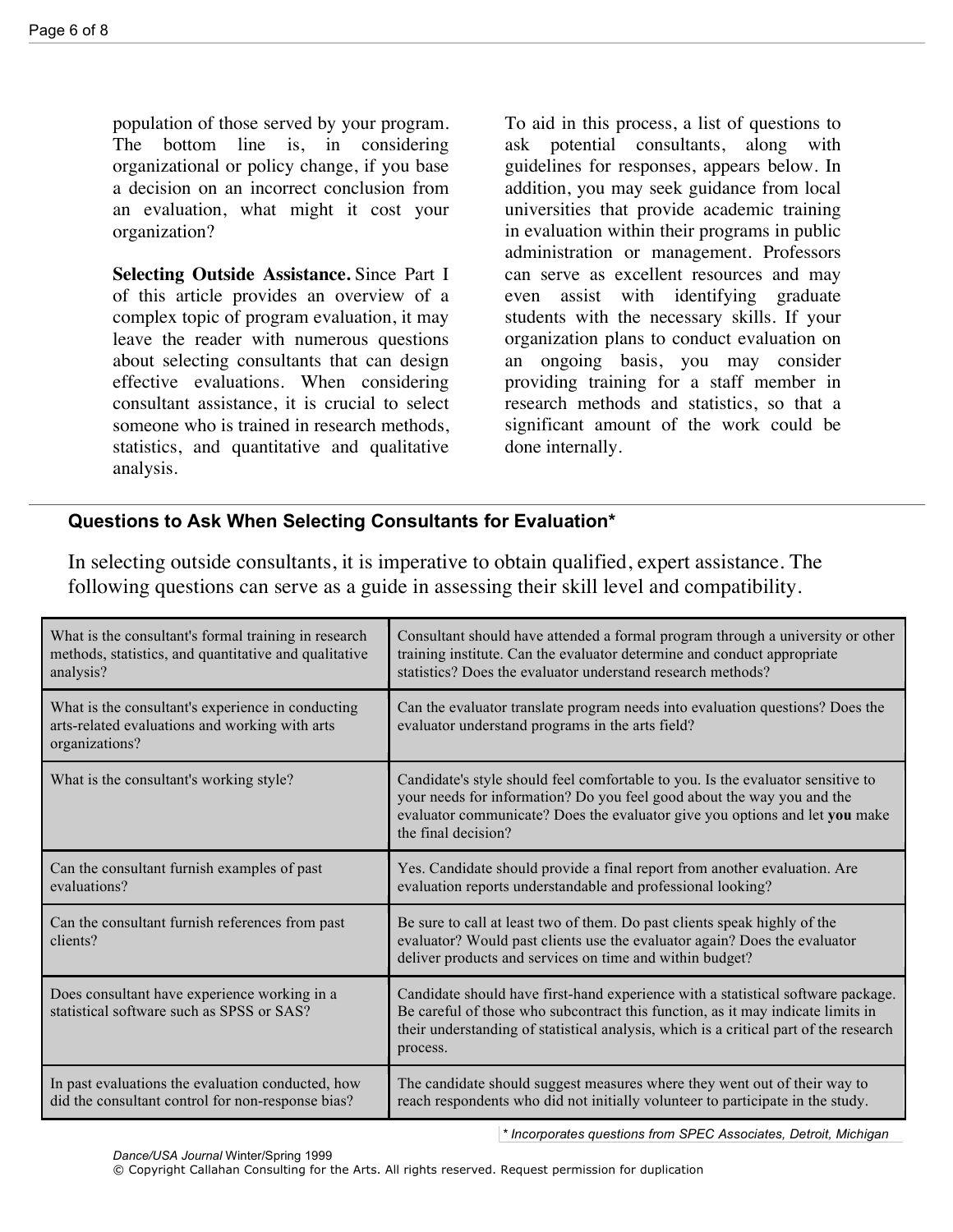**Budgeting.** The cost of evaluation can vary broadly, depending on the type and scope of the study. An internal survey can be conducted and analyzed for minimal amounts of money, particularly if interns or volunteers are involved in collecting the data. Hiring outside consultants can vary from around \$5,000 for designing and administering a survey to as much as \$60,000 for a year-long extensive study with multiple instruments and numerous respondents. Consultants should be able to provide detailed budgets that explain these costs; while such fees seem high, the research process and related analysis and reporting are labor intensive.

Whether small or large, conducted internally or commissioned from consultants, staff can and should be closely involved in any evaluation. Your participation and ownership is critical to its success and you should understand and approve all aspects of the evaluation design.

# **Conclusion**

*The art of evaluation involves creating a design and gathering information that is appropriate for a specific situation and particular policymaking context. In art there is no single, ideal standard. Beauty is in the eye of the beholder, and the evaluation beholders include a variety of stakeholders: decision makers, policy makers, funders, program managers, staff, program participants, and the general public. Any given design is necessarily an interplay of resources, practicalities, methodological choices, creativity, and personal judgments by the people involved.*

Program evaluation can effect positive change, improve programs, and help arts organizations understand the value of their efforts and the impact of their hard work. I invite you to immerse and invest your passions, talents, and skills into this creative journey.

#### **In the next** *Journal***...**

Part II of this article, appearing in the Spring *Journal*, will address the more technical aspects of program evaluation, such as defining success and measurable goals, formulating research questions, and understanding the sampling process and the types of instruments. It will explain the differences between quantitative versus qualitative data, and evaluation versus documentation.

Part III, which will appear in the *Summer* Journal, will talk about analyzing and reporting the findings from an evaluation. It will also include insights from experienced arts funders.

A more extensive monograph about program evaluation for use by the arts field will be produced in the near future. Contact Suzanne Callahan for details at **tel: 202/955-8325 e-mail: info@forthearts.org**

<sup>—</sup>Michael Quinn Patton Center for the Study of Evaluation, Los Angeles How to Use Qualitative Methods in Evaluation, 1987

*After being a dancer and national arts funder for many years, Suzanne Callahan founded Callahan Consulting for the Arts in Washington, DC in 1995, which helps artists and arts organizations to realize their vision through an interactive, comprehensive system of strategic planning, resource development, program evaluation, and meeting facilitation. Her acknowledgments go to Anthony Tapia, senior director of cultural participation programs for the Association of Performing Arts Presenters, for input in this article, and to her associate Monique Nowicki*